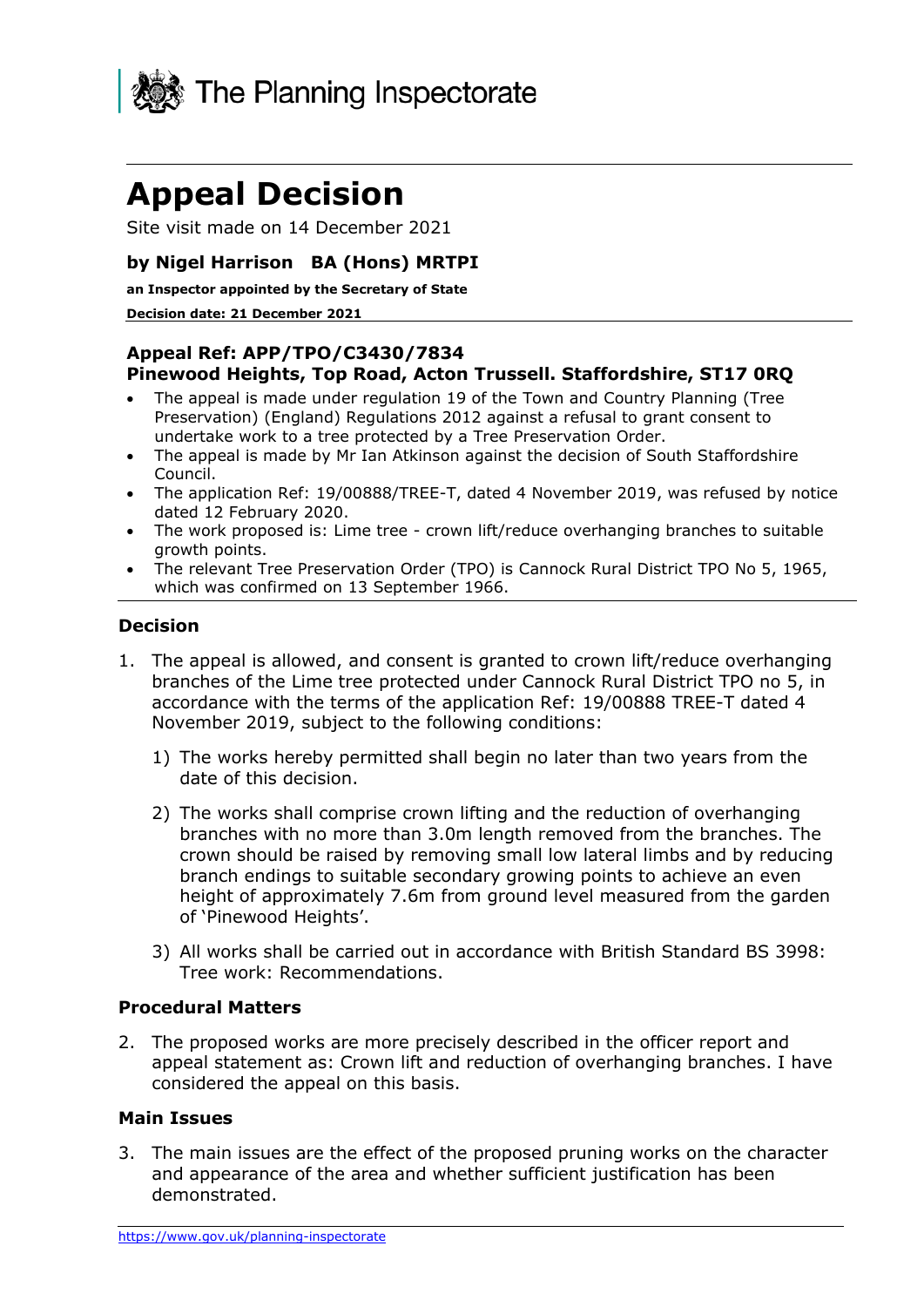# **Reasons**

4. Pinewood Heights is one of three properties which replaced a previous house on the site. The Lime tree is growing in the garden of No 6 St James Crescent to the rear, on land that is a metre or so higher than the ground floor level of the appellant's property. Its crown extends over the common boundary between the two properties into the rear garden of Pinewood Heights.

# *Amenity*

- 5. The tree is part of the backdrop to the properties surrounding it when viewed from Top Road and St James Crescent, although can only be easily distinguished from close-up viewpoints. Although the tree softens the built form between dwellings, it has little visual impact in streetscape terms. There are other mature trees nearby (covered by the same TPO) which in my opinion have a greater impact on the character and appearance of the locality. Any pruning works should be weighed in this context.
- 6. The tree appears to be in reasonable condition and there is no technical evidence before me and nothing to suggest that it is diseased or suffering from decay. However, it has been crown-reduced, thinned, and lifted in the past, most recently in 2012, and as a consequence has a relatively poor form. Nonetheless, the tree can be said to make a limited contribution to the character and appearance of the area.

## *Justification*

- 7. Turning to the second issue, any reasons given to justify tree removal need to carry sufficient weight to outweigh any harm that would arise. The tree overhangs a large part of the rear garden and the appellant says it causes unacceptable shading and light loss to the rear-facing rooms and rear garden, especially when the tree is in full leaf. It is argued that, notwithstanding the presence of other trees, and says the proposed work will help alleviate the shading problem.
- 8. The work proposed is a crown lift of the lowest overhanging branches and reduction of the upper branches overhang the garden by about 3.0m to suitable growth points, up to a maximum height of 7.6m above ground (equivalent to the measurement of 25 feet given in the evidence).
- 9. Dominance and shading issues are not uncommon where mature trees contribute towards making an area an attractive place to live. However, the rear garden is modest in size and the only private amenity space available to the occupiers. Although on the north-east boundary, it will shade the garden from sunlight at certain times of the day and reduce the daylight reaching it. The canopy is fairly dense, and the tree will also reduce light levels in the rearfacing rooms. I am thus in no doubt that the tree is having a detrimental effect on the quality of life enjoyed by the appellant and his family, and this is a material consideration to which I afford moderate weight.
- 10. Secondly, the appellant refers to the potential risk caused by falling branches damaging the property. However, the limit of branch spread is currently well clear of the dwelling, and there is no arboriculturalist's report or tree survey on which to corroborate these risk of failure concerns.